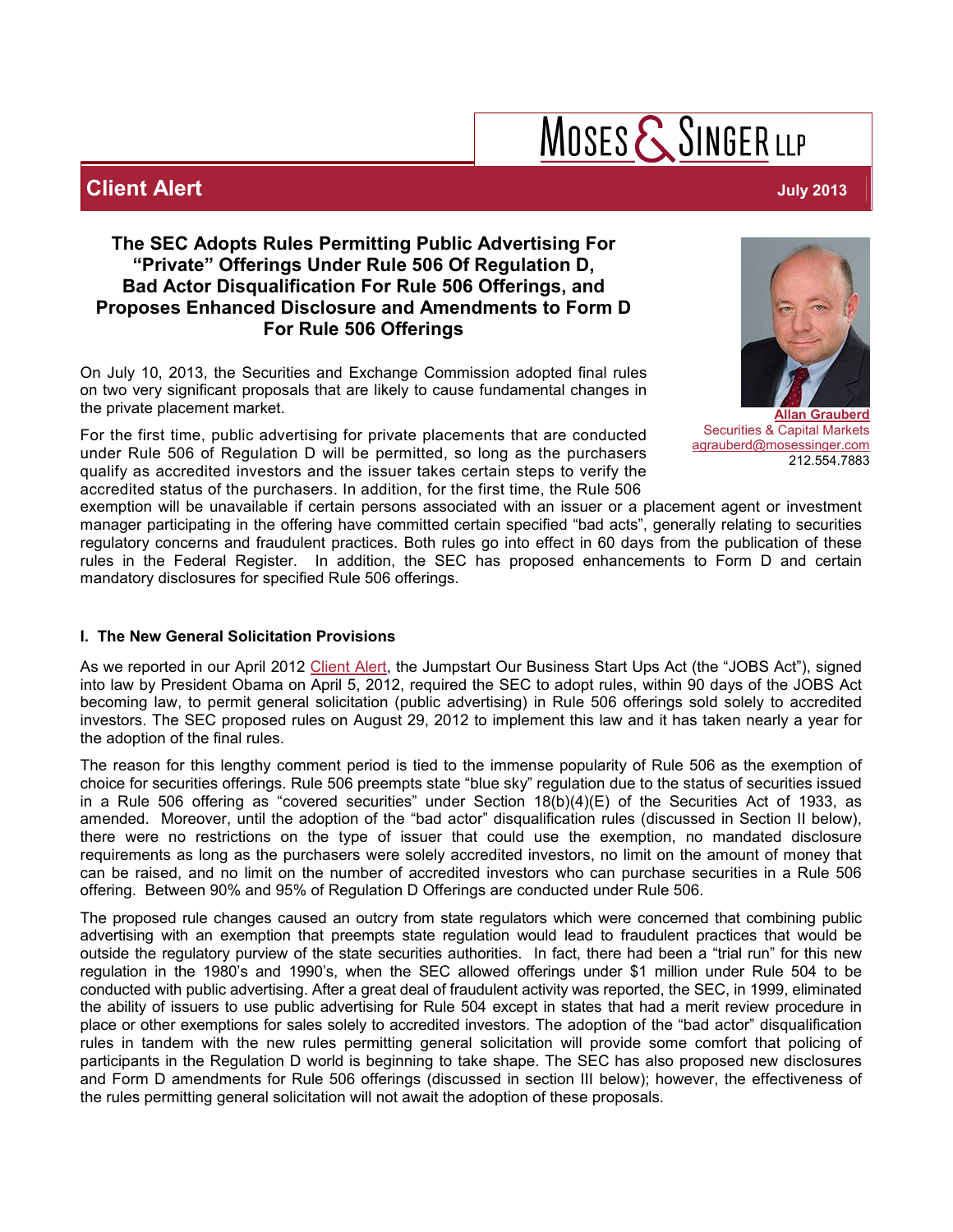Under the new rules, an issuer will be permitted to publicly advertise an offering under new Rule 506(c) in any manner, so long as only accredited investors purchase the securities in the offering. This will permit advertising of offerings on television, radio, newspapers, internet, social media, etc. The degree to which new capital sources will be reached by advertising remains to be seen, but the new rules clearly carry the potential for a far reaching change in how capital can be accessed without requiring a registration statement reviewed by the SEC.

The principal difference between new Rule 506(c), and the current version of Rule 506 in which public advertising is not permitted (renumbered Rule 506(b), which will continue in effect) is that under new Rule 506(c), the issuer will be required to verify the accredited status of investors. While it is customary to let investors "self represent" their accredited status<sup>1</sup> in offerings conducted under the current version of Rule 506, issuers under new Rule 506 (c) will be required to take reasonable steps to verify the investor's accredited status. The new rules do not dictate any particular method of doing so, adopting a so-called "principles based approach" that allows an issuer to consider the type of accredited investor the purchaser claims to be, the nature of the offering, and the types of information the issuer has about the purchaser. The adopting release suggests a variety of methods of verifying information about a purchaser such as tax returns, financial statements, bank records, brokerage statements, available public filings, third party verifications, consumer credit reporting agencies and others. The new rule allows a variety of circumstances, such as the size of the investment being made and the way the issuer located the investor (such as through a pre-screened database) to support the issuer's determination of the purchaser's accredited status.

The new rule does not abandon the current standard of satisfying the exemption by the issuer having a "reasonable belief" that investors are accredited. Rather it raises the bar on steps that must be taken to establish reasonable belief. If those steps are taken, the SEC's position is that the exemption can be satisfied even if an investor who is not in fact accredited purchases in the offering.

An issuer relying on Rule 506(c) for its exemption must check a new box on Form D to indicate such reliance. As discussed further below in section III, the SEC is proposing a variety of enhancements to Form D, particularly in connection with Rule 506 (c) offerings.

Private funds will also be permitted to use the new Rule 506(c) without losing their ability to use the typical exemptions (Section 3(c) (1) and 3 (c)(7)) from being treated as an "investment company" under the Investment Company Act of 1940. These exemptions are dependent on the fund not conducting a public offering. An offering conducted under the new Rule 506 (c) will not be deemed a public offering for these purposes. Finally, for purposes of conducting an offering under Rule 144A, which previously required that offerees under this exemption be QIB's (Qualified Institutional Buyers), an amendment is being provided so that a 144A offering that is made through general solicitation will still be compliant (even though non QIB offerees may be solicited as a result of advertising) so long as the purchasers in the 144A offering are QIBs.

#### **II. The Bad Actor Disqualification Provisions**

 $\overline{a}$ 

Another requirement of the Dodd-Frank Act, the SEC proposed the "bad actor" disqualification rules in May, 2011 (see our June 2011 [Client Alert](http://www.mosessinger.com/site/files/SECBadActorRule506.pdf) discussing the proposal). The final rules, meant to go into effect simultaneously with the Rule 506(c) general solicitation provisions, provide that an issuer will be disqualified from using Rule 506 (and not just new Rule 506 (c)) if a defined set of "covered persons" involved with that issuer or, for placement agents, that private offering, have been the subject of certain disqualifying events.

The regulation defines the following as "covered persons"

*the issuer and any predecessor of the issuer or affiliated issuer;*

<sup>1</sup> The definition of the term "accredited investor" that is applicable to Rule 506 is set forth in Rule 501(a) of Regulation D and includes any person who comes within one of the definition's enumerated categories of persons, or whom the issuer "reasonably believes" comes within any of the enumerated categories, at the time of the sale of the securities to that person. For natural persons, Rule 502(a) defines an accredited investor as a person (1) whose individual net worth, or joint net worth with that person's spouse, exceeds \$1 million, excluding the value of the person's primary residence; or (2) who had an individual income in excess of \$200,000 in each of the two most recent years, or joint income with that person's spouse in excess of \$300,000 in each of those years, and has a reasonable expectation of reaching the same income level in the current year.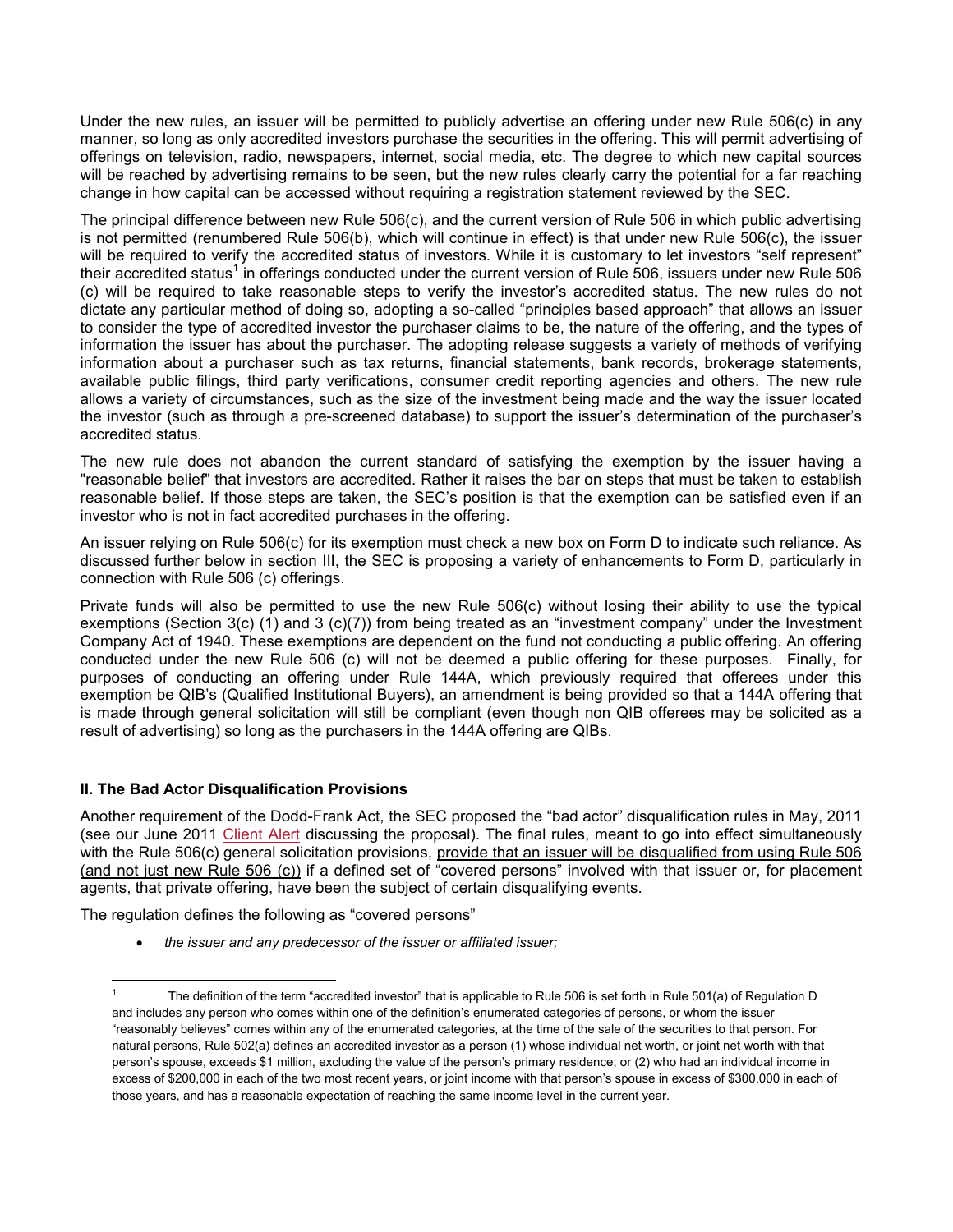- *any director, executive officer, other officer participating in the offering, general partner or managing member of the issuer;*
- *any beneficial owner of 20% or more of the issuer's outstanding voting equity securities, calculated on the basis of voting power;*
- *any investment manager to an issuer that is a pooled investment fund and any director, executive officer, other officer participating in the offering, general partner or managing member of any such investment manager , as well as any director, executive officer or officer participating in the offering of any such general partner or managing member*
- *any promoter connected with the issuer in any capacity at the time of the sale*
- any person that has been or will be paid (directly or indirectly) remuneration for solicitation of *purchasers in connection with sales of securities in the offering (a "compensated solicitor"); and*
- *any director, executive officer, other officer participating in the offering, general partner, or managing member of any such compensated solicitor*

The disqualification provisions would apply to a covered person:

*(i) Who has been convicted, within ten years before such sale (or five years, in the case of issuers, their predecessors and affiliated issuers), of any felony or misdemeanor:*

- *(A) In connection with the purchase or sale of any security;*
- *(B) Involving the making of any false filing with the SEC; or*
- *(C) Arising out of the conduct of the business of an underwriter, broker, dealer, municipal securities dealer, investment adviser or paid solicitor of purchasers of securities;*

*(ii) Is subject to any order, judgment or decree of any court of competent jurisdiction, entered within five years before such sale, that, at the time of such sale, restrains or enjoins such person from engaging or continuing to engage in any conduct or practice:*

- *(A) In connection with the purchase or sale of any security;*
- *(B) Involving the making of any false filing with the SEC; or*
- *(C) Arising out of the conduct of the business of an underwriter, broker, dealer, municipal securities dealer, investment adviser or paid solicitor of purchasers of securities;*

*(iii) Is subject to a final order of a state securities commission (or an agency or officer of a state performing like functions); a state authority that supervises or examines banks, savings associations, or credit unions; a state insurance commission (or an agency or officer of a state performing like functions); an*  appropriate federal banking agency; the U.S. Commodity Futures Trading Commission; or the National *Credit Union Administration that:*

- *(A) At the time of such sale, bars the person from:*
	- *(1) Association with an entity regulated by such commission, authority, agency, or officer;*
	- *(2) Engaging in the business of securities, insurance or banking; or*
	- *(3) Engaging in savings association or credit union activities; or*
- *(B) Constitutes a final order based on a violation of any law or regulation that prohibits fraudulent, manipulative, or deceptive conduct entered within ten years before such sale;*
- *(iv) Is subject to an order of the SEC that, at the time of such sale:*
	- *(A) Suspends or revokes such person's registration as a broker, dealer, municipal securities dealer or investment adviser;*
	- *(B) Places limitations on the activities, functions or operations of such person; or*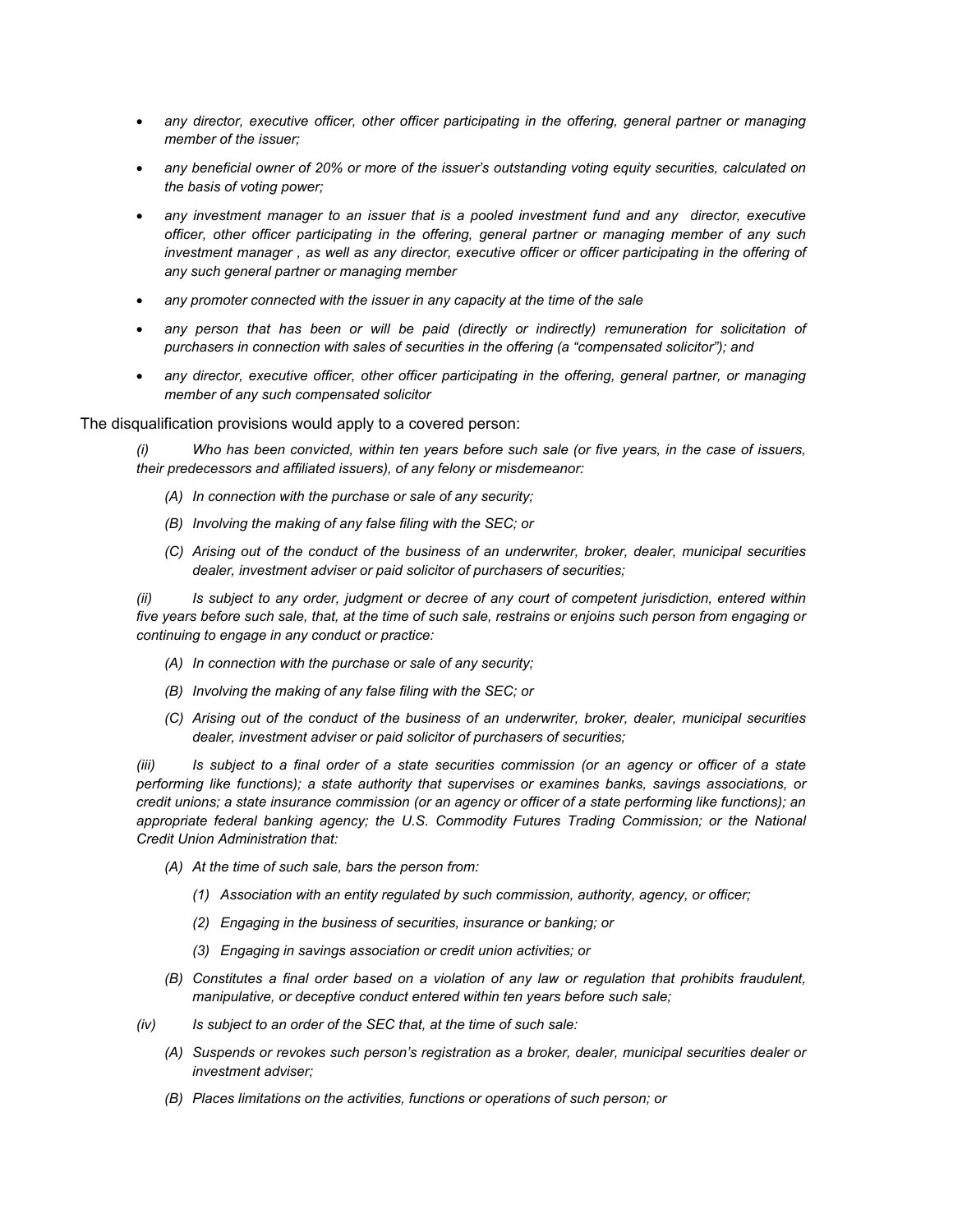*(C) Bars such person from being associated with any entity or from participating in the offering of any penny stock;*

*(v) Is subject to any order of the SEC entered within five years before such sale that, at the time of such sale, orders the person to cease and desist from committing or causing a violation or future violation of:*

- *(A) Any scienter-based anti-fraud provision of the federal securities laws, including without limitation section 17(a)(1) of the Securities Act of 1933 , section 10(b) of the Securities Exchange Act of 1934, section 15(c)(1) of the Securities Exchange Act of 1934 and section 206(1) of the Investment Advisers Act of 1940, or any other rule or regulation thereunder; or*
- *(B) Section 5 of the Securities Act of 1933.*

*(vi) Is suspended or expelled from membership in, or suspended or barred from association with a member of, a registered national securities exchange or a registered national or affiliated securities association for any act or omission to act constituting conduct inconsistent with just and equitable principles of trade;*

*(vii) Has filed (as a registrant or issuer), or was or was named as an underwriter in, any registration statement or Regulation A offering statement filed with the SEC that, within five years before such sale, was the subject of a refusal order, stop order, or order suspending the Regulation A exemption, or is, at the time of such sale, the subject of an investigation or proceeding to determine whether a stop order or suspension order should be issued; or*

*(viii) Is subject to a United States Postal Service false representation order entered within five years before such sale, or is, at the time of such sale, subject to a temporary restraining order or preliminary injunction with respect to conduct alleged by the United States Postal Service to constitute a scheme or device for obtaining money or property through the mail by means of false representations.*

#### Effective Date and Transition Requirements

The "bad actor" disqualification provisions go into effect 60 days after publication in the Federal Register. Disqualifying acts involving covered persons occurring before the effective date of these regulations will not cause disqualification of the offering from the Rule 506 exemption. However, the new regulations will require disclosure in any offering occurring after the effective date of the regulations (or an offering continuing after the effective date), of all such events with respect to covered persons that, but for the fact they occurred prior to the effective date of the regulations, would have disqualified the offering from utilizing the Rule 506 exemption. **Thus, an issuer currently involved in an offering which is expected to continue after the effective date of the regulations will need to make the necessary inquiries into the covered persons and disqualifying events so that any required disclosure is made for the period the offering will be in ongoing after the effective date of the regulations.** 

The adopting release states the SEC's view that the failure to comply with the disclosure requirements will result in a loss of the Rule 506 exemption if the reasonable care exception (discussed below) is not available. In this regard, the SEC believes the issuer will not be able to rely on the "insignificant deviation" exception for failure to comply with an element of Regulation D.

#### Reasonable Care Exception

The new regulations allow an issuer to preserve its exemption if it was unable, despite having taken reasonable care, to determine that its covered persons had been the subject of a disqualifying act. What reasonable care is has been left intentionally flexible based on facts and circumstances, similar to the facts and circumstances based inquiry to establish the accredited status of investors under new Rule 506(c). When it comes to the issuer's own shareholders, promoters, directors and officers, the issuer would presumably have a history with such persons and the ability to make an inquiry sufficient to meet the standard. When it comes to placement agents, FINRA's online "Broker Check" provides a great deal of the information that would be required to be ascertained.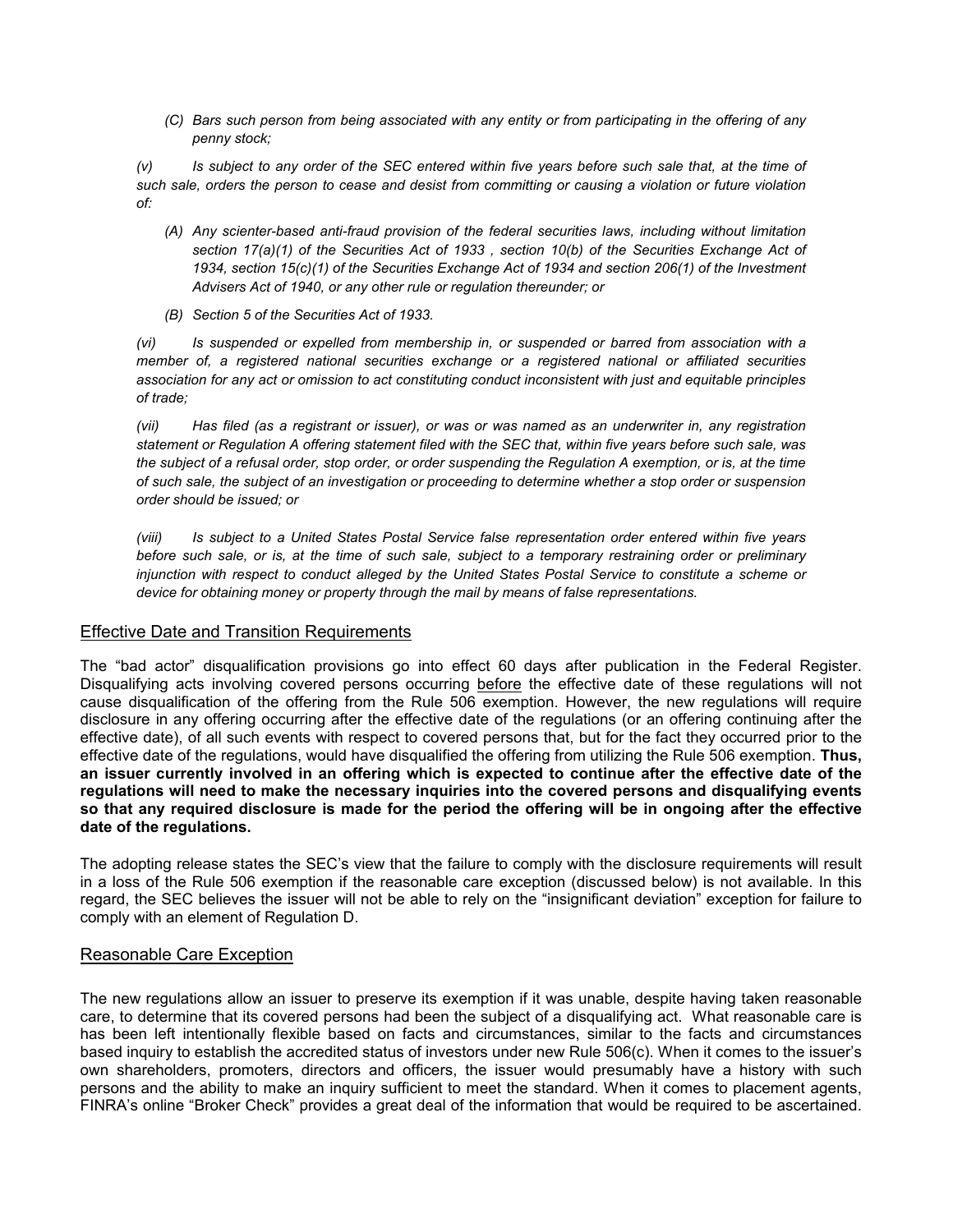The degree of inquiry will be a "work in progress" for securities lawyers and their clients for some time. Note that the reasonable care exception applies both to an offering which would otherwise be subject to disqualification, as well as an offering only subject to mandatory disclosure because the bad acts occurred prior to the effective date of the new rules.

#### Amendment to Form D

A new "check the box" will be added to Form D to have the filer certify that the offering is not subject to disqualification due to the "bad actor' provisions.

#### **III. The Proposals to Enhance Form D Requirements and Provide Additional Disclosure in Certain Rule 506 Offerings**

In a rule proposal issued the same day as the adoption of the final rules on the general solicitation and bad actor provisions, the SEC has given us a glimpse into a future of a more regimented utilization of Form D. Currently, many issuers do not file Form D as it is not a condition of the exemption. While the SEC has the power under Rule 507 to bring an action against the issuer to enjoin it from future use of the Regulation D exemption for failure to file a Form D, it has rarely done so. The SEC recognizes, in the proposed rule release, that many issuers do not file a Form D.

Under one of the new proposals, the failure to file a Form D at any time during the five year period prior to an offering for which the issuer intends to utilize the Regulation D exemption would result in a suspension from utilizing the Regulation D exemption, which would last for one year after the issuer has made a curative filing. In other words, an issuer would not lose the exemption for the offering in which it failed to file the Form D, but would lose its ability to utilize the exemption for a future offering conducted within the next 5 years, until one year after the curative Form D filing is made for the prior offering. The SEC expressly intends this new rule to "strengthen the incentives" for issuers to make a Form D filing. Only offerings for which a Form D is not filed after the effective date of the new regulations would be considered the basis for the future one year disqualification. There would also be a 30 day "cure period" to make a filing of a late Form D without triggering the one year suspension.

Under another new proposal, an issuer would be required, 15 days in advance of a Rule 506(c) offering (an offering in which public advertising is used), to file a Form D with limited information about the issuer and the offering. The intention behind this advanced filing seems to be to permit state regulators to get a jump on dealing with an offering that may have troublesome issues associated with it.

Another new proposal would be that for any Rule 506 offering, a Form D would need to be filed within 30 days of the termination of the offering. The purpose of this proposal is to allow the SEC more visibility into how Regulation D offerings are actually conducted. Currently, a Form D is required within 15 days of first sale. Unless the offering extends for over a year, no amendment is required to show, for example, how much of the securities offered were actually sold.

The SEC has also proposed various enhancements to the content of the Form D, particularly for Rule 506 (c) offerings. It has also proposed that certain legends be added to materials furnished under a Rule 506 (c) offering, and that those materials be filed with the SEC for a two year period (although not through the EDGAR system, so they would not be publicly disclosed). Various enhanced disclosures are also proposed for private funds utilizing Rule 506(c), specifically related to the use of performance data in general solicitation materials.

#### The Impact of the New Regulations

The law of unintended consequences is alive and well. The amendment to Rule 506 to permit general solicitation has in turn unleashed a variety of additional regulation. While some of these were long overdue, like the "bad actor" provisions, some were clearly a reaction to the Jobs Act provisions and will likely add time and expense to the use of the Rule 506 exemption, even for those issuers not using the new permissive advertising protocols. Nevertheless, the ability of issuers to advertise their need for capital utilizing the Rule 506 exemption carries with it tremendous potential for broadening the pool of investors for these offerings. Hopefully, this will not carry with it the abuses that have concerned so many since these rules were first proposed.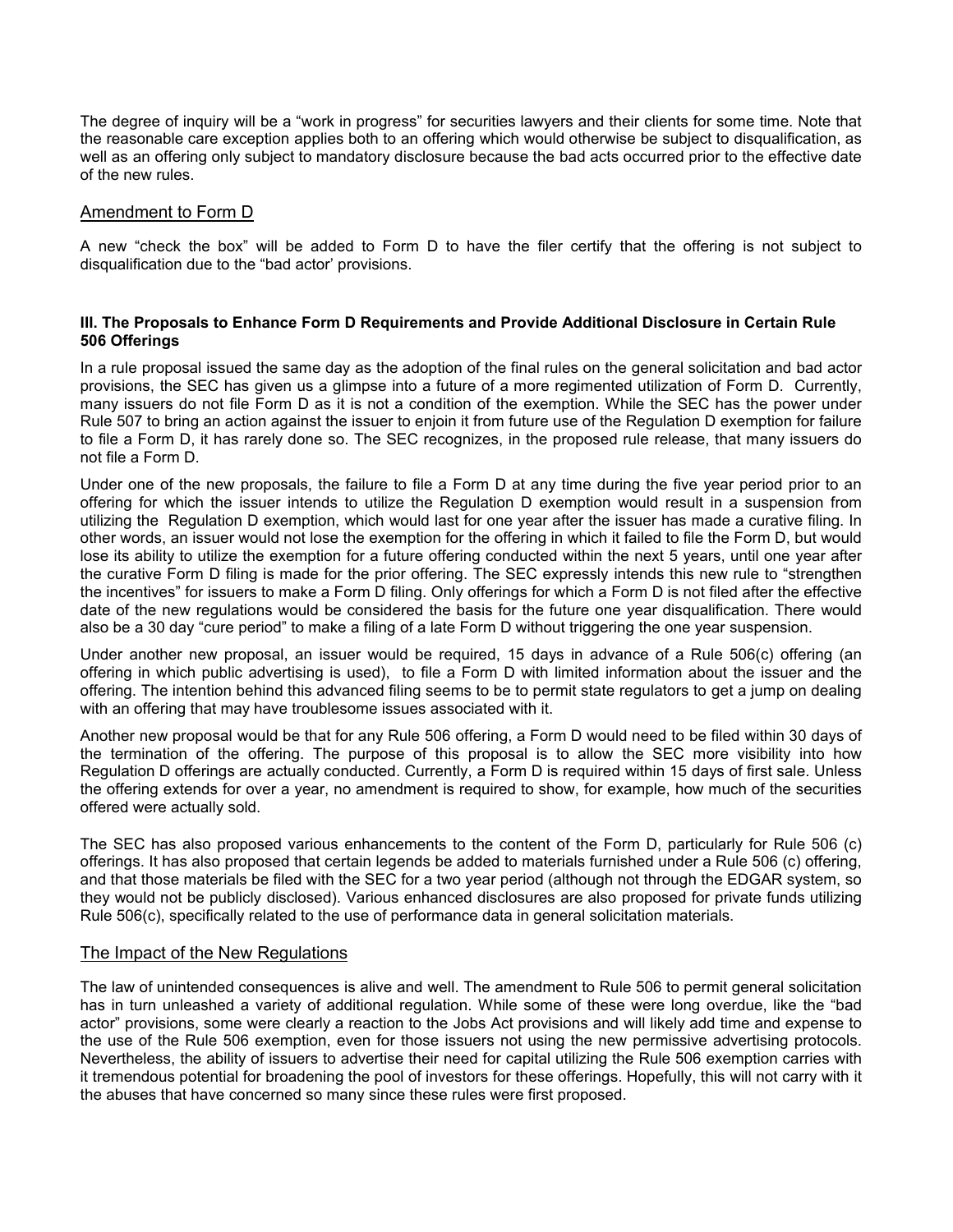For more information about this alert, please contact Allan Grauberd at [agrauberd@mosessinger.com](mailto:agrauberd@mosessinger.com).

# MOSES & SINGER LLP

Since 1919, [Moses & Singer](http://www.mosessinger.com/) has provided legal services to diverse businesses and to prominent individuals and their families. Among the firm's broad array of U.S. and international clients are leaders in banking and finance, entertainment, media, real estate, healthcare, advertising, and the hotel and hospitality industries. We provide cost-effective and result-focused legal services in the following primary areas:

- Accounting Law Practice
- Advertising
- Asset Protection
- Banking and Finance
- Business Reorganization, Bankruptcy and Creditors' Rights
- Corporate/M&A
- Corporate Trust
- Global Outsourcing and Procurement
- Healthcare
- Hospitality
- Income Tax
- Intellectual Property
- Internet/Technology
- Labor, Employment & Employee **Benefits**
- Legal Ethics & Law Firm Practice
- Litigation
- Matrimonial and Family Law
- Privacy and Cybersecurity
- Private Funds
- Promotions
- Real Estate
- Securities and Capital Markets
- Securities Litigation
- Sports & Entertainment
- Trusts and Estates
- White Collar Criminal Defense and Government Investigations



Moses & Singer LLP is the New York City law firm member of the MSI Global Alliance (MSI). MSI is one of the world's leading international alliances of independent legal and accounting firms, with over 250 member firms in 100 countries - [www.msiglobal.org](http://www.msiglobal.org/).

> Moses & Singer LLP The Chrysler Building 405 Lexington Avenue New York, NY 10174-1299 Tel: 212.554.7800, Fax: 212.554.7700

> 2200 Fletcher Avenue Fort Lee, NJ 07024 Tel: 201.363.1210, Fax: 201.363.9210 Abraham Y. Skoff, Esq. Managing Attorney for New Jersey

> 10 Cuttermill Road – Suite 201 Great Neck, NY 11021 Tel: 516.498.8828, Fax: 516.498.8810 James Alterbaum, Esq. Managing Attorney for Long Island